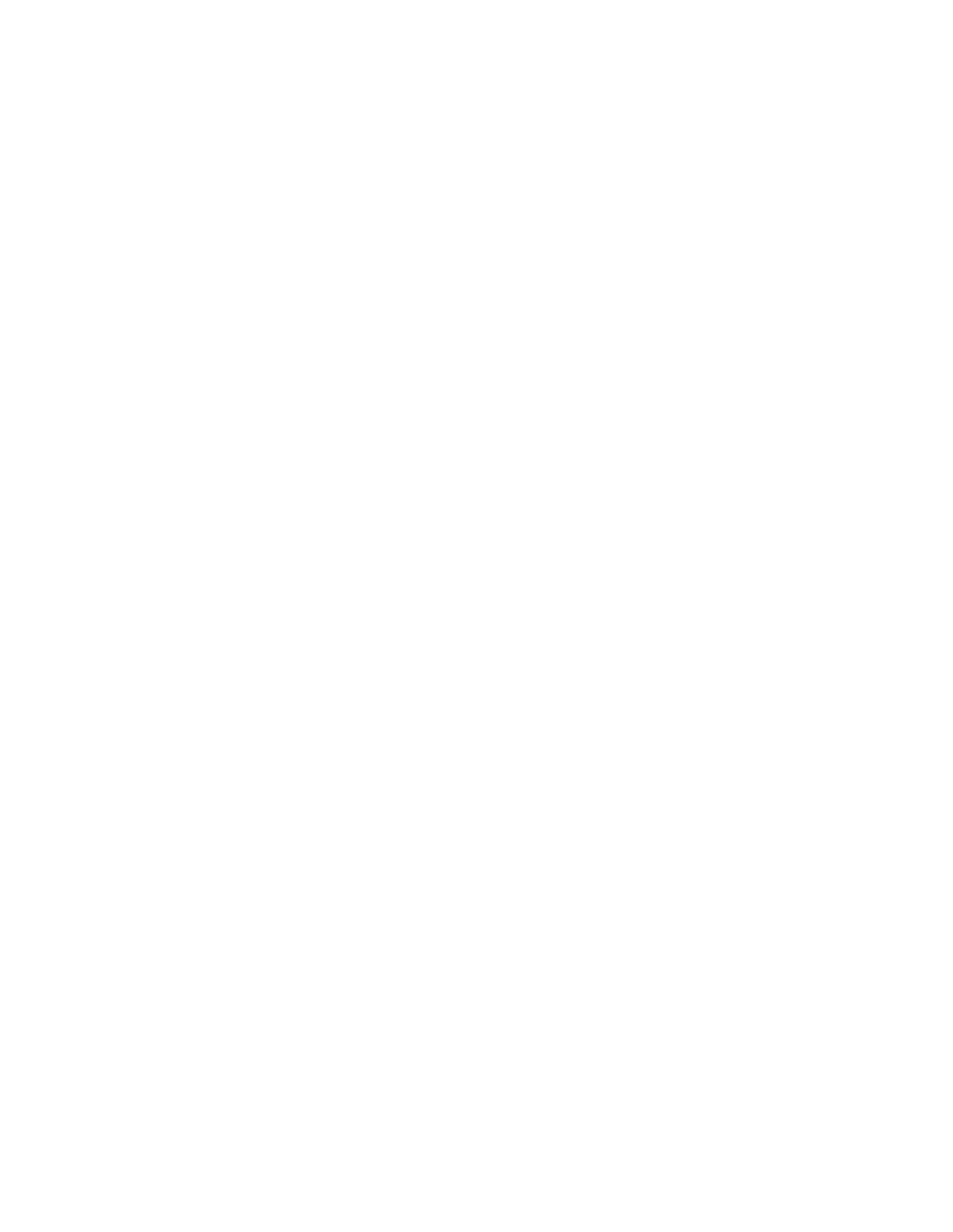## **TABLE OF CONTENTS**

## **YEARS ENDED SEPTEMBER 30, 2017 AND 2016**

|                                          | Page |
|------------------------------------------|------|
| <b>INDEPENDENT AUDITOR'S REPORT</b>      |      |
| <b>FINANCIAL STATEMENTS</b>              |      |
| <b>Statements of Financial Position</b>  | 2    |
| <b>Statements of Activities</b>          | 3    |
| <b>Statements of Functional Expenses</b> | 4    |
| <b>Statements of Cash Flows</b>          | 5    |
| Notes to Financial Statements            | 6    |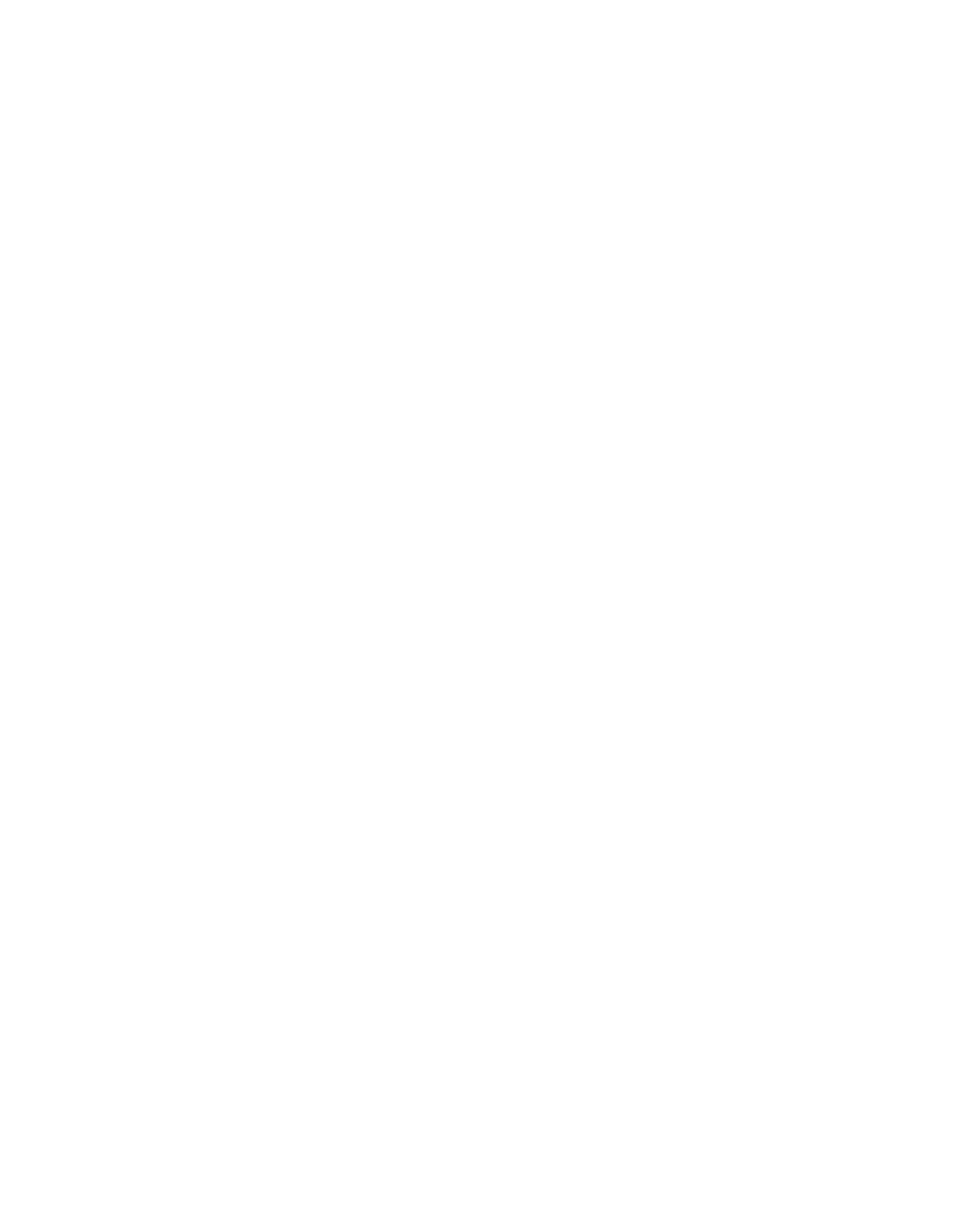

## **INDEPENDENT AUDITOR'S REPORT**

The Board of Directors Upstate Warrior Solution Greenville, South Carolina

We have audited the accompanying financial statements of Upstate Warrior Solution (a nonprofit organization), which comprise the statements of financial position as of September 30, 2017 and 2016, and the related statements of activities, functional expenses, and cash flows for the years then ended, and the related notes to the financial statements.

#### **Management's Responsibility for the Financial Statements**

Management is responsible for the preparation and fair presentation of these financial statements in accordance with accounting principles generally accepted in the United States of America; this includes the design, implementation, and maintenance of internal control relevant to the preparation and fair presentation of financial statements that are free from material misstatement, whether due to fraud or error.

#### **Auditor's Responsibility**

Our responsibility is to express an opinion on these financial statements based on our audits. We conducted our audits in accordance with auditing standards generally accepted in the United States of America. Those standards require that we plan and perform the audit to obtain reasonable assurance about whether the financial statements are free from material misstatement.

An audit involves performing procedures to obtain audit evidence about the amounts and disclosures in the financial statements. The procedures selected depend on the auditor's judgment, including the assessment of the risks of material misstatement of the financial statements, whether due to fraud or error. In making those risk assessments, the auditor considers internal control relevant to the entity's preparation and fair presentation of the financial statements in order to design audit procedures that are appropriate in the circumstances, but not for the purpose of expressing an opinion on the effectiveness of the entity's internal control. Accordingly, we express no such opinion. An audit also includes evaluating the appropriateness of accounting policies used and the reasonableness of significant accounting estimates made by management, as well as evaluating the overall presentation of the financial statements.

We believe that the audit evidence we have obtained is sufficient and appropriate to provide a basis for our audit opinion.

## **Opinion**

In our opinion, the financial statements referred to above present fairly, in all material respects, the financial position of Upstate Warrior Solution as of September 30, 2017 and 2016, and the changes in its net assets and its cash flows for the years then ended in accordance with accounting principles generally accepted in the United States of America.

Greene Finney, LLP

Greene Finney, LLP Mauldin, South Carolina February 15, 2018

GREENVILLE, SC 864.451.7381

MAULDIN, SC 864.232.5204

GFHLLP.COM · INFO@GFHLLP.COM

MOUNT PLEASANT, SC 843.735.5805

SPARTANBURG, SC 864.232.5204

ASHEVILLE, NC 828.771.0847 OPEN BY APPOINTMENT ONLY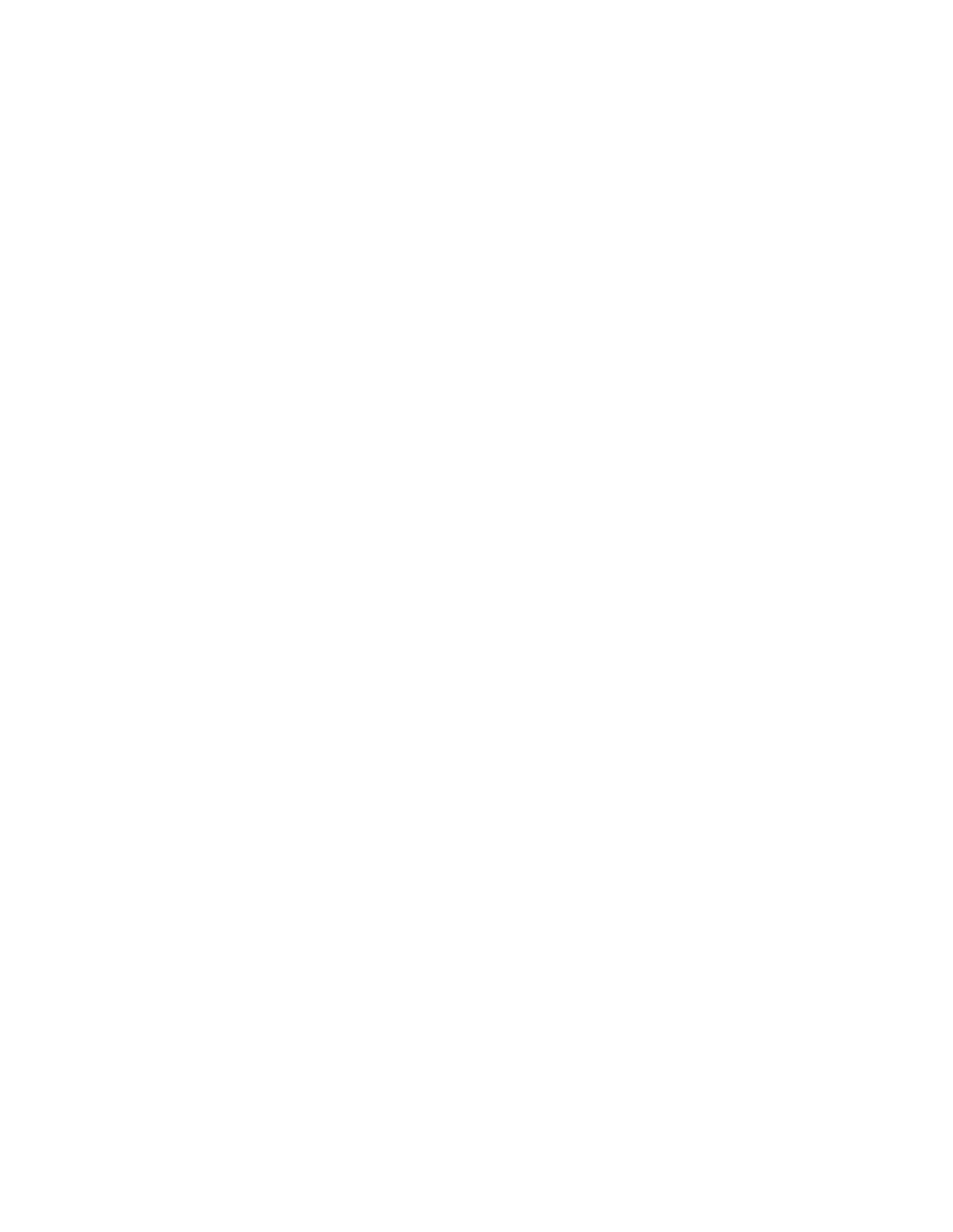## **STATEMENTS OF FINANCIAL POSITION**

## **SEPTEMBER 30, 2017 AND 2016**

|                                                           | 2017         |         | 2016 |                 |
|-----------------------------------------------------------|--------------|---------|------|-----------------|
| <b>ASSETS</b>                                             |              |         |      |                 |
| Cash and Cash Equivalents                                 | \$           | 138,789 | \$   | 252,351         |
| Contributions and Other Receivables                       |              | 56,588  |      | 8,335           |
| <b>Grants Receivable</b>                                  |              | 46,465  |      | 735             |
| Leasehold Improvements, Furniture, and Equipment, Net     |              | 36,880  |      | 28,660          |
| <b>TOTAL ASSETS</b>                                       | $\mathbf{s}$ | 278,722 | \$   | 290,081         |
| <b>LIABILITIES AND NET ASSETS</b>                         |              |         |      |                 |
| <b>LIABILITIES</b>                                        |              |         |      |                 |
| Accounts Payable and Accrued Expenses<br>Deferred Revenue | \$           | 72,348  | \$   | 71,987<br>1,698 |
| <b>TOTAL LIABILITIES</b>                                  |              | 72,348  |      | 73,685          |
| <b>NET ASSETS</b>                                         |              |         |      |                 |
| Unrestricted                                              |              | 134,958 |      | 144,314         |
| Temporarily restricted                                    |              | 71,416  |      | 72,082          |
| <b>TOTAL NET ASSETS</b>                                   |              | 206,374 |      | 216,396         |
| <b>TOTAL LIABILITIES AND NET ASSETS</b>                   | \$           | 278,722 | S    | 290,081         |

The notes to the financial statements are an integral part of the financial statements. See accompanying independent auditor's report.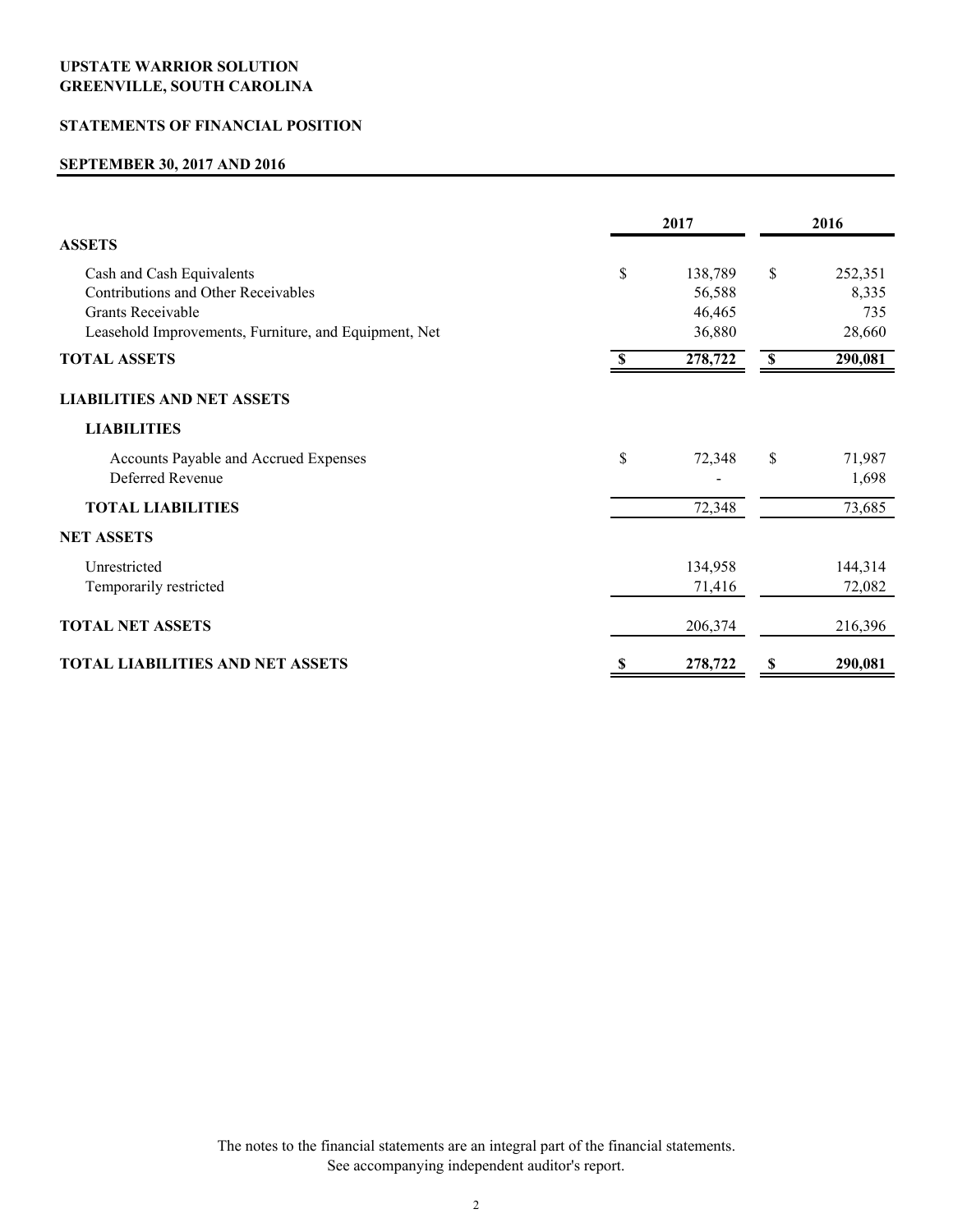## **STATEMENTS OF ACTIVITIES**

#### **YEARS ENDED SEPTEMBER 30, 2017 AND 2016**

| \$           | 90,556                                                                                                                                                            |
|--------------|-------------------------------------------------------------------------------------------------------------------------------------------------------------------|
|              | 203,541                                                                                                                                                           |
| 155,000      | 561,947                                                                                                                                                           |
|              | 205,233                                                                                                                                                           |
|              | 38,988                                                                                                                                                            |
|              | 27,969                                                                                                                                                            |
| (155,666)    |                                                                                                                                                                   |
| (666)        | 1,128,234                                                                                                                                                         |
|              |                                                                                                                                                                   |
|              | 955,423                                                                                                                                                           |
|              |                                                                                                                                                                   |
|              | 101,962                                                                                                                                                           |
|              | 80,871                                                                                                                                                            |
|              | 1,138,256                                                                                                                                                         |
| (666)        | (10, 022)                                                                                                                                                         |
| 72,082       | 216,396                                                                                                                                                           |
| 71,416<br>\$ | 206,374                                                                                                                                                           |
|              | 90,556<br>203,541<br>406,947<br>205,233<br>38,988<br>27,969<br>155,666<br>1,128,900<br>955,423<br>101,962<br>80,871<br>1,138,256<br>(9,356)<br>144,314<br>134,958 |

#### **YEAR ENDED SEPTEMBER 30, 2016 Temporarily**

| <b>Unrestricted</b>                   |               | r emperator<br><b>Restricted</b> | <b>Total</b> |           |
|---------------------------------------|---------------|----------------------------------|--------------|-----------|
| <b>REVENUES</b>                       |               |                                  |              |           |
| Corporate Donations                   | \$<br>139,062 |                                  | \$           | 139,062   |
| <b>Individual Donations</b>           | 141,213       |                                  |              | 141,213   |
| Grants                                | 461,701       | 120,000                          |              | 581,701   |
| Fundraising Event Income              | 197,180       |                                  |              | 197,180   |
| Donated Services, Material and Space  | 49,559        |                                  |              | 49,559    |
| Sublease Income                       | 30,034        |                                  |              | 30,034    |
| Net Assets Released from Restrictions | 57,918        | (57,918)                         |              |           |
| <b>TOTAL REVENUES</b>                 | 1,076,667     | 62,082                           |              | 1,138,749 |
| <b>EXPENSES</b>                       |               |                                  |              |           |
| Program Services                      | 913,997       |                                  |              | 913,997   |
| <b>Supporting Services:</b>           |               |                                  |              |           |
| Management and General                | 96,591        |                                  |              | 96,591    |
| Fundraising                           | 66,216        |                                  |              | 66,216    |
| <b>TOTAL EXPENSES</b>                 | 1,076,804     |                                  |              | 1,076,804 |
| <b>CHANGE IN NET ASSETS</b>           | (137)         | 62,082                           |              | 61,945    |
| NET ASSETS, BEGINNING OF YEAR         | 144,451       | 10,000                           |              | 154,451   |
| NET ASSETS, END OF YEAR               | 144,314<br>S  | 72,082                           | S            | 216,396   |

The notes to the financial statements are an integral part of the financial statements.

See accompanying independent auditor's report.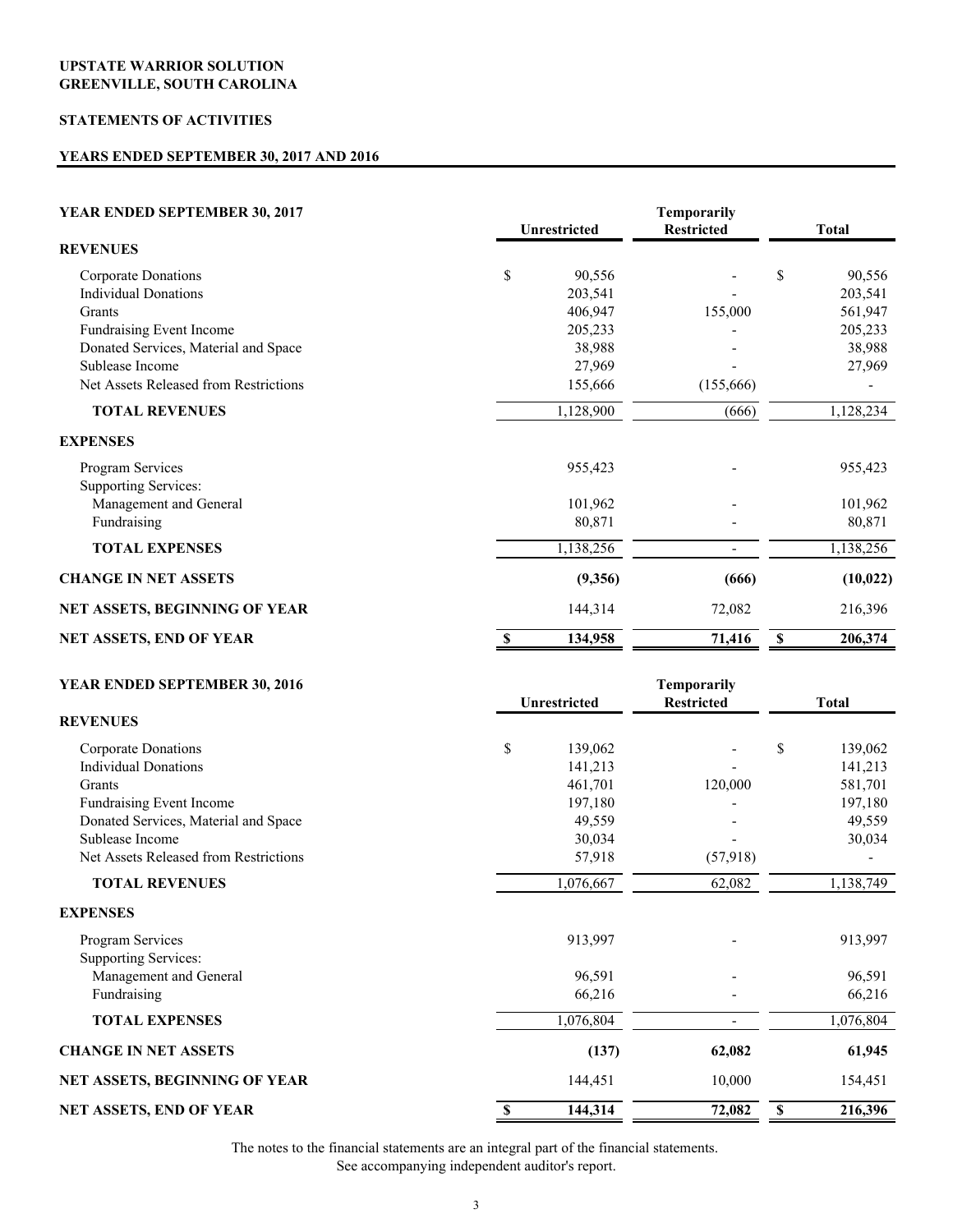#### **STATEMENTS OF FUNCTIONAL EXPENSES**

## **YEARS ENDED SEPTEMBER 30, 2017 AND 2016**

|                                      | <b>Support Services</b> |                 |                          |                          |              |                 |
|--------------------------------------|-------------------------|-----------------|--------------------------|--------------------------|--------------|-----------------|
|                                      |                         | Program         | <b>Management</b>        |                          |              |                 |
| <b>FUNCTIONAL EXPENSES - 2017</b>    |                         | <b>Services</b> | and General              | <b>Fundraising</b>       |              | <b>Total</b>    |
| Payroll & Benefits                   | \$                      | 741,628         | 44,880                   | 33,968                   | $\mathbb{S}$ | 820,476         |
| Quality of Life                      |                         | 6,852           |                          |                          |              | 6,852           |
| <b>Employment Program</b>            |                         | 5,803           |                          |                          |              | 5,803           |
| Housing Program                      |                         | 1,050           |                          |                          |              | 1,050           |
| <b>Education Program</b>             |                         | 7,542           |                          |                          |              | 7,542           |
| <b>Training Program</b>              |                         | 7,676           |                          |                          |              | 7,676           |
|                                      |                         |                 |                          |                          |              |                 |
| Outreach/Mentor Program              |                         | 14,007          |                          |                          |              | 14,007          |
| Family Outreach Program              |                         | 1,236           |                          |                          |              | 1,236           |
| Fundraising Expense                  |                         |                 |                          | 32,447                   |              | 32,447          |
| Advertising and Promotion            |                         | 20,608          | 1,284                    | 3,853                    |              | 25,745          |
| Office Expense                       |                         | 31,628          | 12,187                   | 2,653                    |              | 46,468          |
| Computer and Internet Expense        |                         | 17,309          | 2,727                    | 497                      |              | 20,533          |
| Travel, Meals, and Entertainment     |                         | 12,199          | 1,844                    | $\overline{\phantom{0}}$ |              | 14,043          |
| Event and Hosting                    |                         |                 |                          | 7,453                    |              | 7,453           |
| Program Supplies                     |                         | 11,781          |                          |                          |              | 11,781          |
| Professional Fees                    |                         | 3,000           | 33,397                   |                          |              | 36,397          |
| Rent Expense                         |                         | 63,824          | 5,643                    |                          |              | 69,467          |
| Depreciation Expense                 |                         | 9,280           |                          |                          |              | 9,280           |
|                                      | $\overline{\mathbf{s}}$ | 955,423         | 101,962                  | 80,871                   | $\mathbb S$  | 1,138,256       |
| <b>FUNCTIONAL EXPENSES - 2016</b>    |                         |                 |                          |                          |              |                 |
| Payroll & Benefits                   | \$                      | 702,979         | 40,818                   | 19,730                   | \$           | 763,527         |
| Quality of Life                      |                         | 4,549           |                          |                          |              | 4,549           |
| <b>Employment Program</b>            |                         | 632             |                          |                          |              | 632             |
| Healthcare and Benefits Program      |                         | 98              |                          |                          |              | 98              |
| Housing Program                      |                         | 4,154           |                          |                          |              | 4,154           |
| <b>Education Program</b>             |                         | 7,896           |                          |                          |              | 7,896           |
| <b>Training Program</b>              |                         | 5,374           |                          |                          |              | 5,374           |
| Outreach/Mentor Program              |                         | 6,667           |                          |                          |              | 6,667           |
| Family Outreach Program              |                         | 2,336           |                          |                          |              | 2,336           |
| <b>Fundraising Expense</b>           |                         |                 |                          | 35,741                   |              | 35,741          |
| Advertising and Promotion            |                         | 17,707          | 1,527                    | 4,582                    |              | 23,816          |
| Office Expense                       |                         | 26,200          | 23,430                   | 1,203                    |              | 50,833          |
| Field Office - Clemson               |                         | 23,951          | $\overline{\phantom{a}}$ | $\overline{\phantom{0}}$ |              | 23,951          |
| Field Office - Spartanburg           |                         | 8,915           | $\overline{\phantom{a}}$ |                          |              | 8,915           |
| Computer and Internet Expense        |                         | 17,521          | 2,389                    |                          |              | 19,910          |
| Travel, Meals, and Entertainment     |                         | 24,954          | 941                      |                          |              | 25,895          |
| Event and Hosting                    |                         | 5,364           |                          |                          |              | 5,364           |
| Program Supplies                     |                         | 17,496          |                          |                          |              | 17,496          |
| Professional Fees                    |                         |                 | 20,045                   |                          |              | 20,045          |
|                                      |                         | 30,063          | 6,013                    |                          |              |                 |
| Rent Expense<br>Depreciation Expense |                         | 7,141           | 1,428                    | 4,008<br>952             |              | 40,084<br>9,521 |
|                                      | $\boldsymbol{\$}$       | 913,997         | 96,591                   | 66,216                   | $\mathbb S$  | 1,076,804       |

The notes to the financial statements are an integral part of the financial statements. See accompanying independent auditor's report.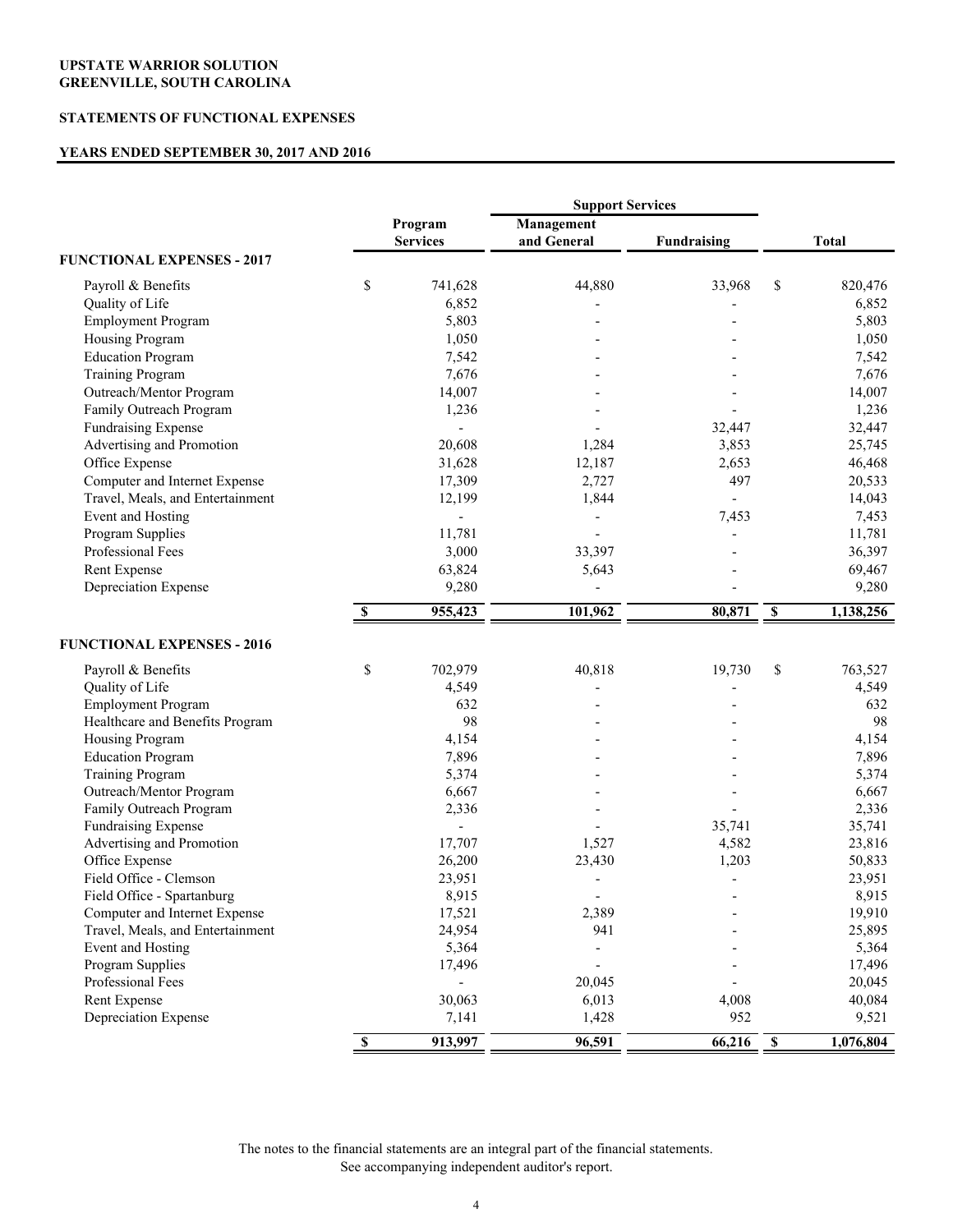## **STATEMENTS OF CASH FLOWS**

## **YEARS ENDED SEPTEMBER 30, 2017 AND 2016**

|                                                                                      |     | 2017       | 2016          |
|--------------------------------------------------------------------------------------|-----|------------|---------------|
| <b>CASH FLOWS PROVIDED BY OPERATING ACTIVITIES:</b>                                  |     |            |               |
| Change in Net Assets                                                                 | \$  | (10,022)   | \$<br>61,945  |
| Adjustments to Reconcile Change in Net Assets to Net Cash from Operating Activities: |     |            |               |
| Depreciation Expense                                                                 |     | 9,280      | 9,521         |
| Donations of Equipment                                                               |     |            | (3,200)       |
| Changes in Operating Assets and Liabilities:                                         |     |            |               |
| (Increase) Decrease in Contributions and Other Receivables                           |     | (48, 253)  | 7,229         |
| (Increase) Decrease in Grants Receivables                                            |     | (45,730)   |               |
| (Increase) Decrease in Prepaid Rent                                                  |     |            | 3,083         |
| Increase (Decrease) in Accounts Payable and Accrued Expenses                         |     | 361        | 71,744        |
| Increase (Decrease) in Deferred Revenue                                              |     | (1,698)    | 1,698         |
| NET CASH (USED IN) PROVIDED BY OPERATING ACTIVITIES                                  |     | (96, 062)  | 152,020       |
| <b>CASH FLOWS FROM INVESTING ACTIVITIES</b>                                          |     |            |               |
| Acquisition of Equipment                                                             |     | (17,500)   | (1,301)       |
| <b>NET CASH USED IN INVESTING ACTIVITIES</b>                                         |     | (17,500)   | (1,301)       |
| NET (DECREASE) INCREASE IN CASH AND CASH EQUIVALENTS                                 |     | (113, 562) | 150,719       |
| CASH AND CASH EQUIVALENTS, BEGINNING OF YEAR                                         |     | 252,351    | 101,632       |
| CASH AND CASH EQUIVALENTS, END OF YEAR                                               | -SS | 138,789    | \$<br>252,351 |
| NON-CASH INVESTING ACTIVITY:<br><b>Equipment Donated</b>                             | \$  |            | \$<br>3,200   |

The notes to the financial statements are an integral part of the financial statements. See accompanying independent auditor's report.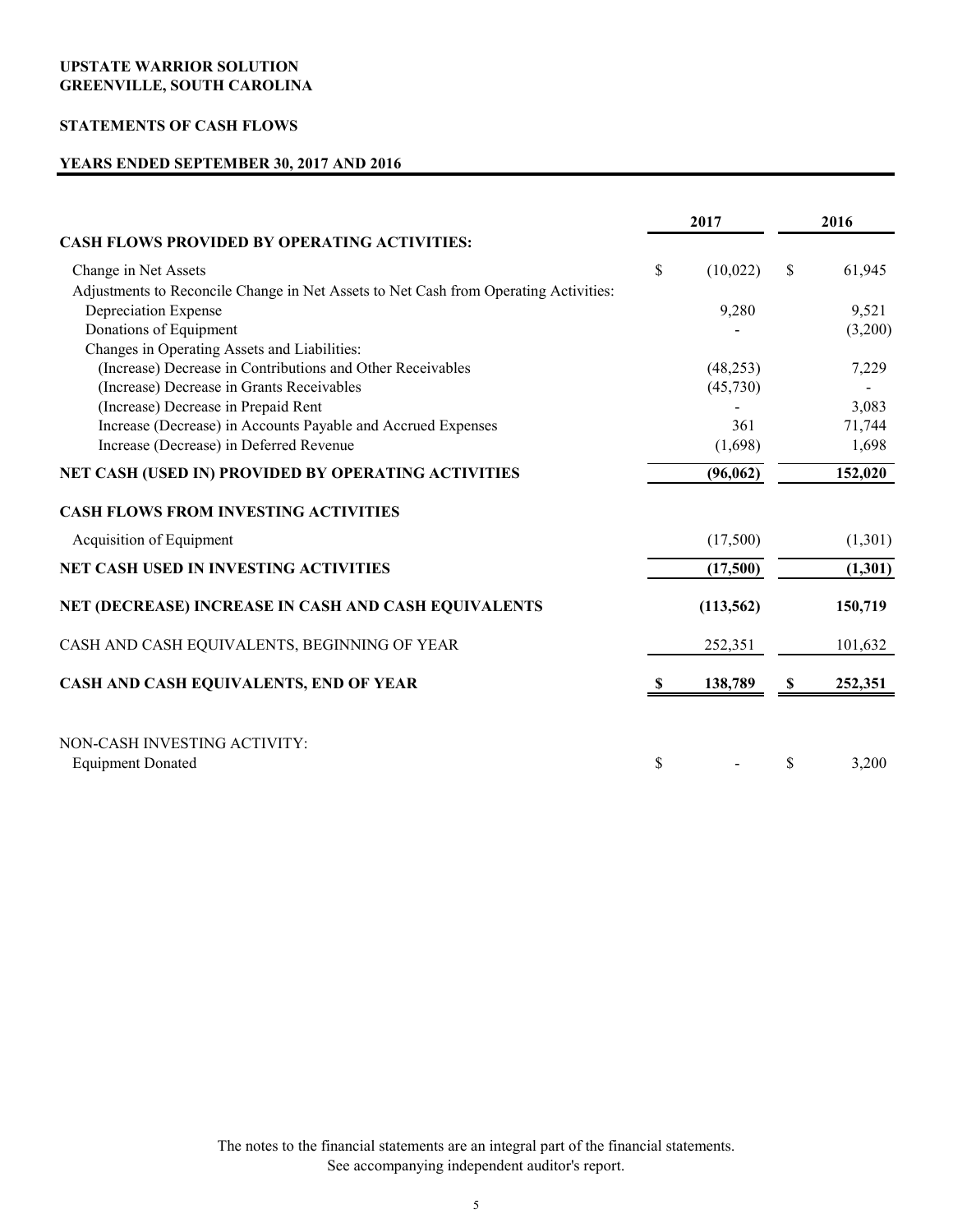## **NOTES TO FINANCIAL STATEMENTS**

#### **YEARS ENDED SEPTEMBER 30, 2017 AND 2016**

#### **NOTE A**—**NATURE OF ORGANIZATION AND SUMMARY OF SIGNIFICANT ACCOUNTING POLICIES**

#### **Nature of Organization**

Upstate Warrior Solution (the "Organization") is incorporated under the laws of the state of South Carolina as a not-for-profit organization and has been authorized to transact business as a not-for-profit organization within the state of South Carolina. The Organization is established to connect warriors and their families to the resources they need, and to guide them through the process of developing realistic solutions for a variety of areas in their lives. A warrior is any service member who is currently serving or has served, regardless of military branch, nature of discharge, current status, or troubling past. The Organization's primary program services are warrior outreach, healthcare, education and training, housing, and employment.

#### **Basis of Presentation**

The accompanying financial statements of the Organization have been prepared on the accrual basis of accounting in accordance with accounting principles generally accepted in the United States of America. The financial statements were issued on February 5, 2018, and subsequent events have been evaluated through that date.

Net assets are classified based on the existence or absence of donor-imposed restrictions. Accordingly, net assets of the Organization and changes therein are classified and reported as follows:

Unrestricted net assets – Net assets that are not subject to donor-imposed restrictions.

Temporarily restricted net assets – Net assets subject to donor-imposed stipulations that may be or will be met either by actions of the Organization or the passage of time. When a restriction expires (that is, when a stipulated time restriction ends or purpose restriction is accomplished), temporarily restricted net assets are reclassified to unrestricted net assets and reported in the Statements of Activities as net assets released from restrictions.

Permanently restricted net assets – Net assets that consist of donor-imposed stipulations that are permanent in nature and not subject to expiration by actions of the Organization or the passage of time. There were no permanently restricted net assets at September 30, 2017 and 2016.

#### **Cash and Cash Equivalents**

For purposes of these financial statements, cash equivalents include all highly liquid investments available for current use with an initial original maturity of three months or less.

#### **Contributions Receivable and Grants Receivable**

Receivables are expected to be collected within one year. Management evaluates receivables and records an allowance for uncollectible receivables based on an estimate of losses to be sustained. Uncollectible amounts are charged against the allowance account when management determines the possibility of collection is remote. There was no allowance for uncollectible receivables at September 30, 2017 and 2016.

#### **Leasehold Improvements, Furniture, and Equipment**

Leasehold improvements, furniture, and equipment with values over \$1,000 are capitalized, with purchases being recorded at cost and donations being recorded as contributions at their estimated fair market value. Leasehold improvements are depreciated using the straight-line method over the shorter of the remaining lease term or their estimated useful lives. Furniture and equipment are depreciated using the straight-line method over their estimated useful lives (three to five years).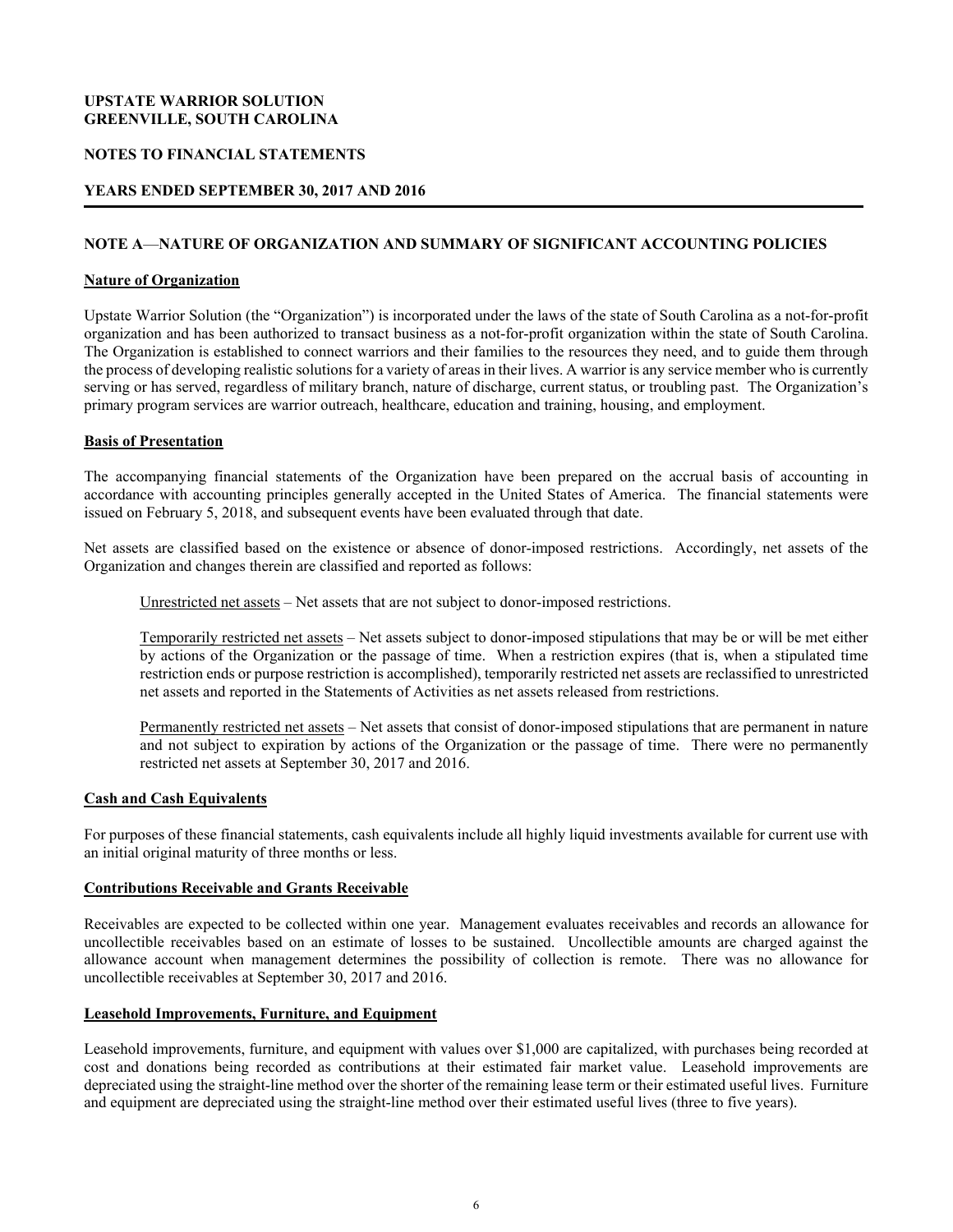#### **NOTES TO FINANCIAL STATEMENTS**

#### **YEARS ENDED SEPTEMBER 30, 2017 AND 2016**

## **NOTE A**—**NATURE OF ORGANIZATION AND SUMMARY OF SIGNIFICANT ACCOUNTING POLICIES (CONTINUED)**

#### **Support and Revenue**

The Organization's primary source of revenue are grants and contributions from businesses and individuals. The Organization also receives support from scheduled fundraising events throughout the year.

#### **Contributions**

All contributions are considered to be available for unrestricted use unless specifically restricted by the donor. Amounts received that are designated for future periods or restricted by the donor for specific purposes are reported as temporarily restricted or permanently restricted support that increases those net assets classes. When a temporary restriction expires, temporarily restricted net assets are reclassified to unrestricted net assets and reported in the Statements of Activities as net assets released from restrictions.

#### **Contributed Services and Goods**

A number of unpaid volunteers have made significant contributions of their time to the Organization. Donated services are recognized as contributions if the services (a) create or enhance nonfinancial assets or (b) require specialized skills, are performed by people with those skills, and would otherwise be purchased by the Organization. Volunteers also provided services throughout the year that are not recognized as contributions in the financial statements since the recognition criteria was not met.

Donations of goods and equipment are recorded as contributions at their estimated fair value at the date of donation. Such donations are reported as increases in unrestricted net assets unless the donor has restricted the donated asset to a specific purpose. Assets donated with explicit restrictions regarding their use and contributions of cash that must be used to acquire property and equipment are reported as restricted contributions. Absent donor stipulations regarding how long those donated assets must be maintained, the Organization reports expirations of donor restrictions when the donated or acquired assets are placed in service as instructed by the donor. The Organization reclassifies temporarily restricted net assets to unrestricted net assets at that time.

#### **Functional Allocation of Expenses**

The costs of providing program and supporting services has been summarized on a functional basis in the Statements of Activities. The Statements of Functional Expenses present the natural classification detail of expenses by function. Accordingly, certain costs have been allocated among program and supporting services based on how employees spend their time or the purpose of the services or expense.

#### **Estimates**

The preparation of financial statements in conformity with accounting principles generally accepted in the United States of America requires management to make estimates and assumptions that affect certain reported amounts and disclosures. Accordingly, actual results could differ from those estimates.

#### **Reclassifications**

Certain prior year amounts were reclassified to conform to current year presentation. There was no impact on net assets or change in net assets as a result of the reclassification.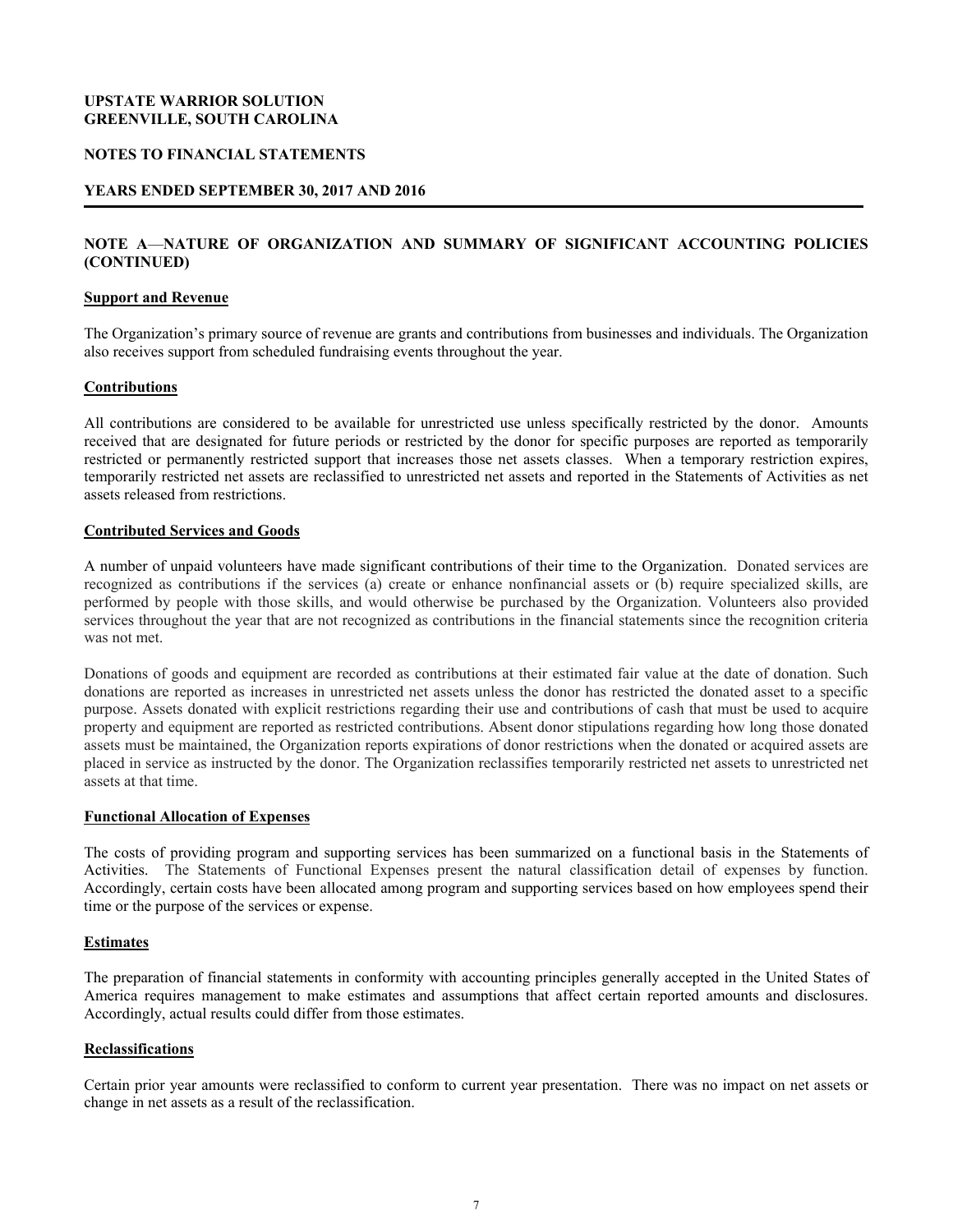#### **NOTES TO FINANCIAL STATEMENTS**

#### **YEARS ENDED SEPTEMBER 30, 2017 AND 2016**

## **NOTE A**—**NATURE OF ORGANIZATION AND SUMMARY OF SIGNIFICANT ACCOUNTING POLICIES (CONTINUED)**

#### **Income Taxes**

The Organization is a not-for-profit organization that is exempt from income taxes under Section  $501(c)(3)$  of the Internal Revenue Code and therefore is exempt from federal income taxes. In addition, the Organization has not been determined by the Internal Revenue Service to be a "private foundation" within the meaning of Section 509(a) of the Internal Revenue Code. There was no significant unrelated business income for the years ended September 30, 2017 and 2016. As a result, the Organization has made no provisions for federal income taxes in the accompanying financial statements. The Organization is open to examination by taxing authorities for the past three fiscal years.

#### **Subsequent Events**

The Organization has evaluated subsequent events through February 15, 2018, the date the financial statements were available to be issued.

## **NOTE B—LEASEHOLD IMPROVEMENTS, FURNITURE, AND EQUIPMENT**

Leasehold improvements, furniture, and equipment consist of the following at September 30:

|                                 | 2017 |           |   | 2016      |
|---------------------------------|------|-----------|---|-----------|
| Leasehold Improvements          |      | 4.854     | S | 4.854     |
| Furniture                       |      | 39,377    |   | 39,377    |
| Equipment                       |      | 7.022     |   | 7,022     |
| Programing Content Development  |      | 17,500    |   |           |
|                                 |      | 68,753    |   | 51,253    |
| <b>Accumulated Depreciation</b> |      | (31, 873) |   | (22, 593) |
| Total                           |      | 36,880    |   | 28,660    |

#### **NOTE C—NET ASSETS AND RESTRICTIONS**

Substantially all of the restrictions on the net assets at September 30, 2017 and 2016 were related to funds raised for ongoing efforts to help prepare the Organization for future needs and service to the community.

Temporarily restricted net assets are available for the following purposes at September 30:

|                                                 | 2017 |                     | 2016   |
|-------------------------------------------------|------|---------------------|--------|
| Support and Caseworkers                         | S.   | 32,050              | \$     |
| Spartanburg Veteran Court                       |      | 6,923               |        |
| Financial Stability in Anderson                 |      | 5,271               |        |
| Financial Stability and Education in Greenville |      | 12,109              |        |
| Wellness in Pickens                             |      | 15,063              |        |
| Fellowship Program in Spartanburg               |      |                     | 16,818 |
| Outreach and Engagement in Pickens              |      |                     | 7,133  |
| Housing Coordinator - Spartanburg               |      |                     | 10,057 |
| Marking and Fundraising                         |      |                     | 38,074 |
|                                                 |      | $71,41\overline{6}$ | 72,082 |

Net assets are released from restrictions by incurring expenses satisfying the restricted purposes, by the occurrence of other events specified by donors, or by being released from restrictions by the donors.